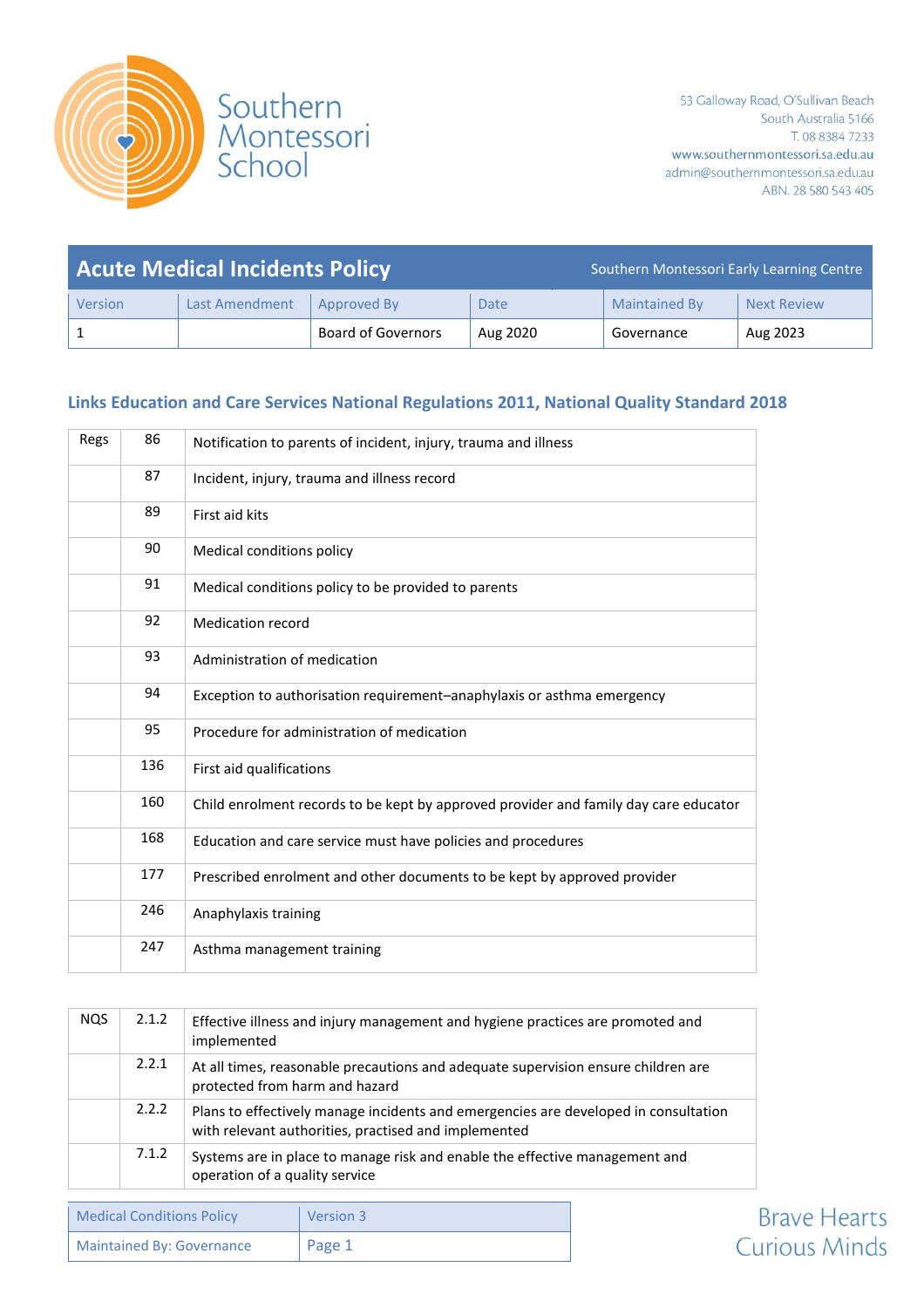# **Background**

Serious medical conditions, including asthma, anaphylaxis, and diabetes need to be effectively managed to ensure that staff are able to adequately care for the needs of the children. The management of such medical conditions needs to include the child, the parents, staff and medical professionals. With effective management of medical conditions, children will be able to participate in all aspects of the program.

# **Policy Statement**

The Centre is committed to:

- Providing, as far as practicable, a safe and supportive environment in which children with known medical conditions can participate equally in all activities
- Raising awareness about medical conditions in the community
- Engaging with parents/carers of children at risk of an acute medical incident in assessing risks and developing risk minimisation strategies for their child

# **Strategies and Practices**

### **Enrolment**

- On enrolment parent/carer will be asked to complete a Preschool Student Needs Profile detailing any medical/health issues including allergies.
- On enrolment parent/carer will be asked to identify if their child has any food intolerances. Where special needs are stated a 'Special Diet Record' will be completed and reviewed annually. A copy will be provided to those staff members who have responsibility for the child.

### **The Medical Management Plan**

- It is a requirement that a child with anaphylaxis will have an Australian Society for Clinical Immunology and Allergy (ASCIA) Action Plan which will be reviewed annually and placed in a prominent position.
- Parents are asked to provide the Centre with any Medical Management Plans from the child's doctor. The Plan should include details of the actions to take in the event of a medical incident, including the administration of medication.
- Prior to enrolment or as soon as a medical condition is diagnosed, the Centre will also develop an Individual Medical Management Plan for the child in consultation with the child's parents/carers and appropriate health professionals. Information from the child's medical practitioner will be requested on the Administration of Medication Form. The Medical Management Plan will be reviewed annually.
- All staff will be informed of:
	- o The child's name;
	- o The child's Medical Management Plan
	- o Where the child's ASCIA Action Plan will be located;
	- o Where the child's medication is located;
	- o Which educators will be responsible for administering the medication.
	- Staff will routinely review the plans to ensure they feel confident to respond quickly in an emergency.
- New and relief/casual educators will be given information about children's special needs (including children with severe allergies) during the induction process.
- The Medical Management Plan should be reviewed prior to any special activities (e.g. excursions) to ensure information is current, and any specific contingencies are pre-planned.
- The Centre will discuss the provision of a Medic Alert bracelet for the child at risk of anaphylaxis with parents/carers.

### **Staff Training**

 All educators will be trained in the prevention, recognition and treatment of asthma and anaphylaxis in the Centre, including the use of inhalers and adrenaline auto-injectors.

**Brave Hearts** 

**Curious Minds** 

| <b>Medical Conditions Policy</b> | Version 3 |
|----------------------------------|-----------|
| <b>Maintained By: Governance</b> | Page 2    |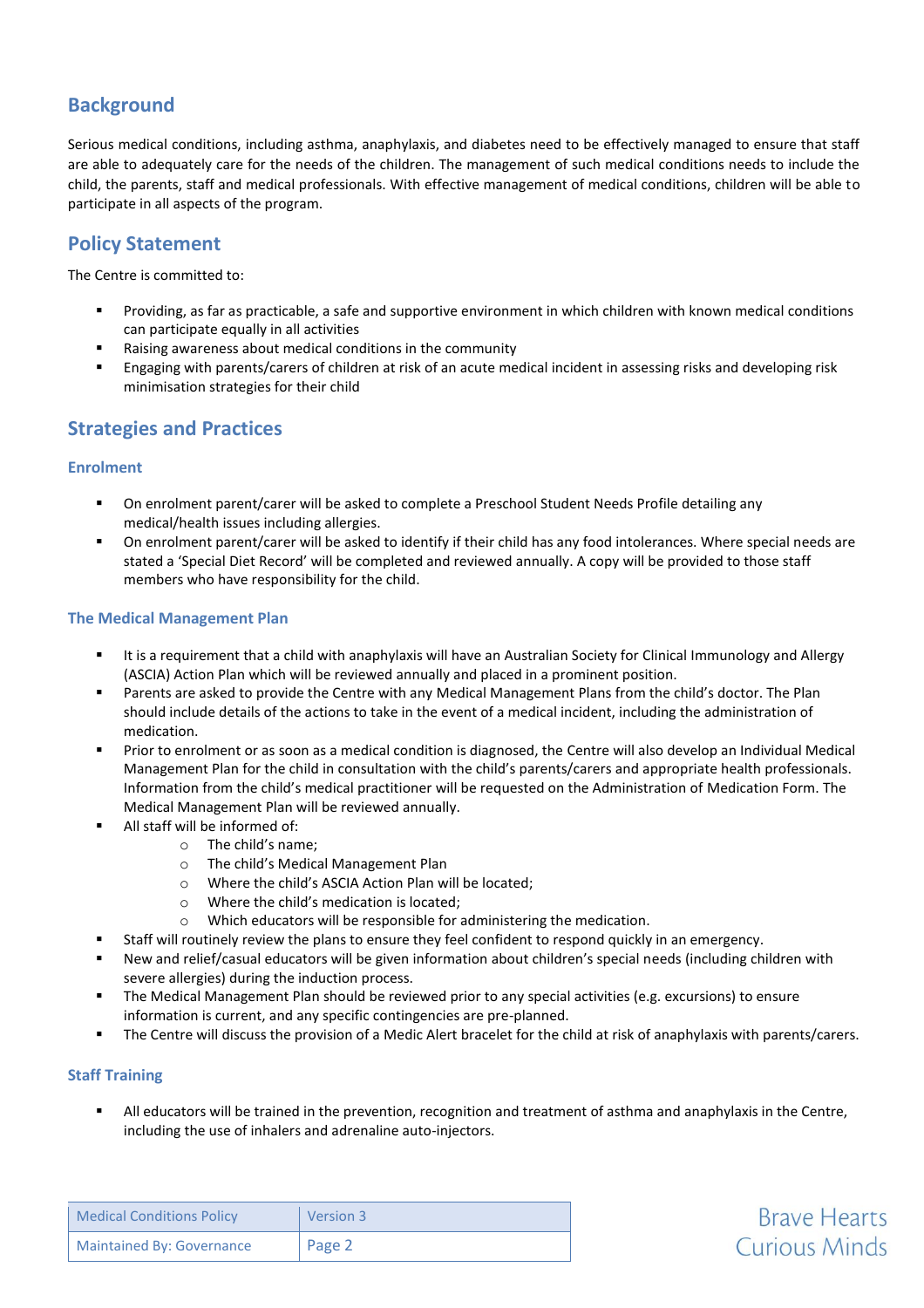#### **Medication**

- All medication provided must be labelled with the name of the child and recommended dosage. Medication must be located in a position that is out of reach of the children, but readily available to educators. Consideration must also be given to the need to keep medications away from excessive light, heat or cold when deciding on a suitable location.
- The expiry date of the child's adrenaline auto-injector will be included on the Individual Medical Management Plan. Educators will check the medication termly to ensure it is not discoloured or expired and therefore in need of replacement.
- If medication is administered, it will be recorded on the Record of Administration of Medication Form.

#### **Emergencies**

- Where it is known a child has been exposed to their specific allergen, but has not developed symptoms, the child's parent/carer will be contacted. A request will be made to collect the child and seek medical advice. The Centre will closely monitor the child until the parent/carer arrives. Immediate action should be taken if the child develops symptoms.
- It is quite possible that a child with no history of allergies may have their first anaphylactic reaction whilst at the Centre. If educators believe a child may be having an anaphylactic reaction and the Centre has an adrenaline autoinjector for general use, this should be administered immediately and an ambulance called. If the Centre does not have an adrenaline auto-injector for general use, staff must follow emergency First Aid procedures and ring for an ambulance immediately.
- In the case of an asthma or anaphylaxis emergency, medication may be administered to a child without written parent/carer authorisation. If medication is administered, the parent/carer of the child will be contacted as soon as possible.
- In an emergency, staff will follow the child's Medical Management Plan.

#### **Risk minimisation strategies**

In the Preschool environment, strategies used to reduce the risk of medical emergencies for individual children will depend on the nature and severity of the medical condition.

A Risk Minimisation and Communication Plan will be completed prior to starting at the Centre in consultation with parents and the child's doctor.

#### **Reporting Procedures**

- After an emergency situation the following will need to be carried out:
	- o Educators will complete an Incident, Injury, Trauma and Illness Report, which will be countersigned by the person in charge of the Centre at the time of the incident.
	- o The Nominated Supervisor will inform management about the incident.
	- o In the case of an anaphylaxis incident, the Nominated Supervisor or the Licensee will inform the Regulatory Authority within 24 hours about the incident. Refer to Serious Incident Policy.
- Staff will be debriefed after each acute medical incident and the child's Individual Medical Management Plan evaluated. Staff will need to discuss their own personal reactions to the emergency, as well as the effectiveness of the procedures that were in place. It is important to learn from each incident.

### **Responsibilities of Parents**

- To promptly notify the Centre if their child has been diagnosed as being at risk of an acute medical incident.
- To provide an Administration of Medication Form completed and signed by the child's medical practitioner.
- To inform the Centre of any changes to their child's medical condition.
- To assist in the development of the Medical Management Plan including identifying risk minimisation strategies.

**Brave Hearts Curious Minds** 

■ To supply any medication and ensure all medication is within the expiry date.

| <b>Medical Conditions Policy</b> | Version 3 |
|----------------------------------|-----------|
| <b>Maintained By: Governance</b> | Page 3    |